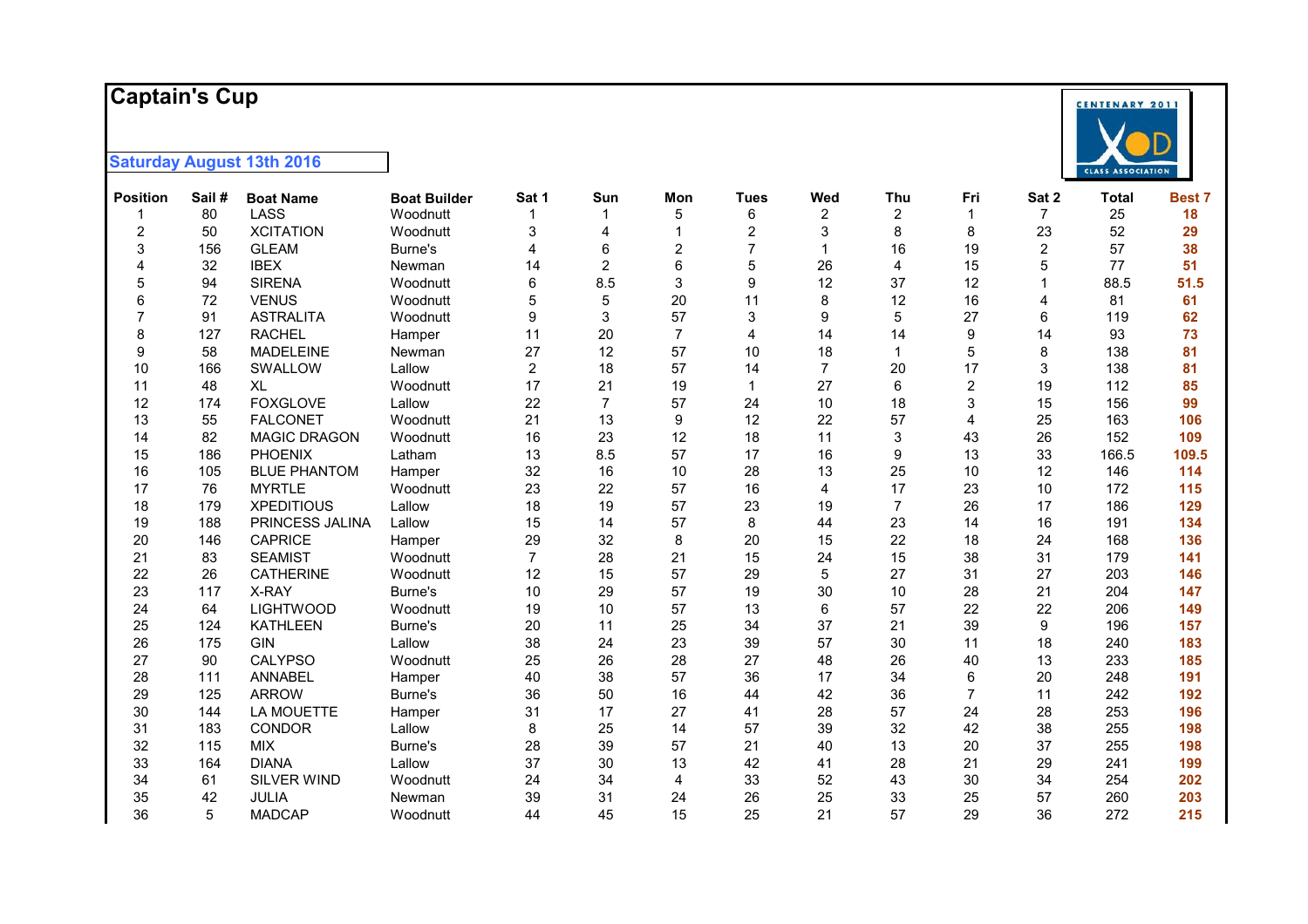| 20<br>24<br>36<br>32<br>281<br>224<br>36<br>38<br>34<br>30<br>282<br>225<br>35<br>57<br>40<br>286<br>229<br>41<br>57<br>35<br>35<br>291<br>19<br>234<br>57<br>23<br>31<br>33<br>320<br>263<br>35<br>34<br>311<br>266<br>44<br>40<br>57<br>33<br>331<br>41<br>51<br>274 |  |
|------------------------------------------------------------------------------------------------------------------------------------------------------------------------------------------------------------------------------------------------------------------------|--|
|                                                                                                                                                                                                                                                                        |  |
|                                                                                                                                                                                                                                                                        |  |
|                                                                                                                                                                                                                                                                        |  |
|                                                                                                                                                                                                                                                                        |  |
|                                                                                                                                                                                                                                                                        |  |
|                                                                                                                                                                                                                                                                        |  |
|                                                                                                                                                                                                                                                                        |  |
| 57<br>37<br>39<br>29<br>334<br>277                                                                                                                                                                                                                                     |  |
| 32<br>57<br>43<br>39<br>342<br>285                                                                                                                                                                                                                                     |  |
| 57<br>31<br>29<br>47<br>346<br>289                                                                                                                                                                                                                                     |  |
| 49<br>48<br>53<br>363<br>310<br>44                                                                                                                                                                                                                                     |  |
| 42<br>311<br>50<br>44<br>49<br>364                                                                                                                                                                                                                                     |  |
| 47<br>53<br>48<br>43<br>374<br>321                                                                                                                                                                                                                                     |  |
| 57<br>49<br>50<br>385<br>328<br>41                                                                                                                                                                                                                                     |  |
| 57<br>32<br>52<br>45<br>391<br>334                                                                                                                                                                                                                                     |  |
| 57<br>42<br>57<br>45<br>405<br>348                                                                                                                                                                                                                                     |  |
| 47<br>57<br>46<br>46<br>351<br>408                                                                                                                                                                                                                                     |  |
| 50<br>57<br>51<br>54<br>423<br>366                                                                                                                                                                                                                                     |  |
| 57<br>57<br>38<br>45<br>425<br>368                                                                                                                                                                                                                                     |  |
|                                                                                                                                                                                                                                                                        |  |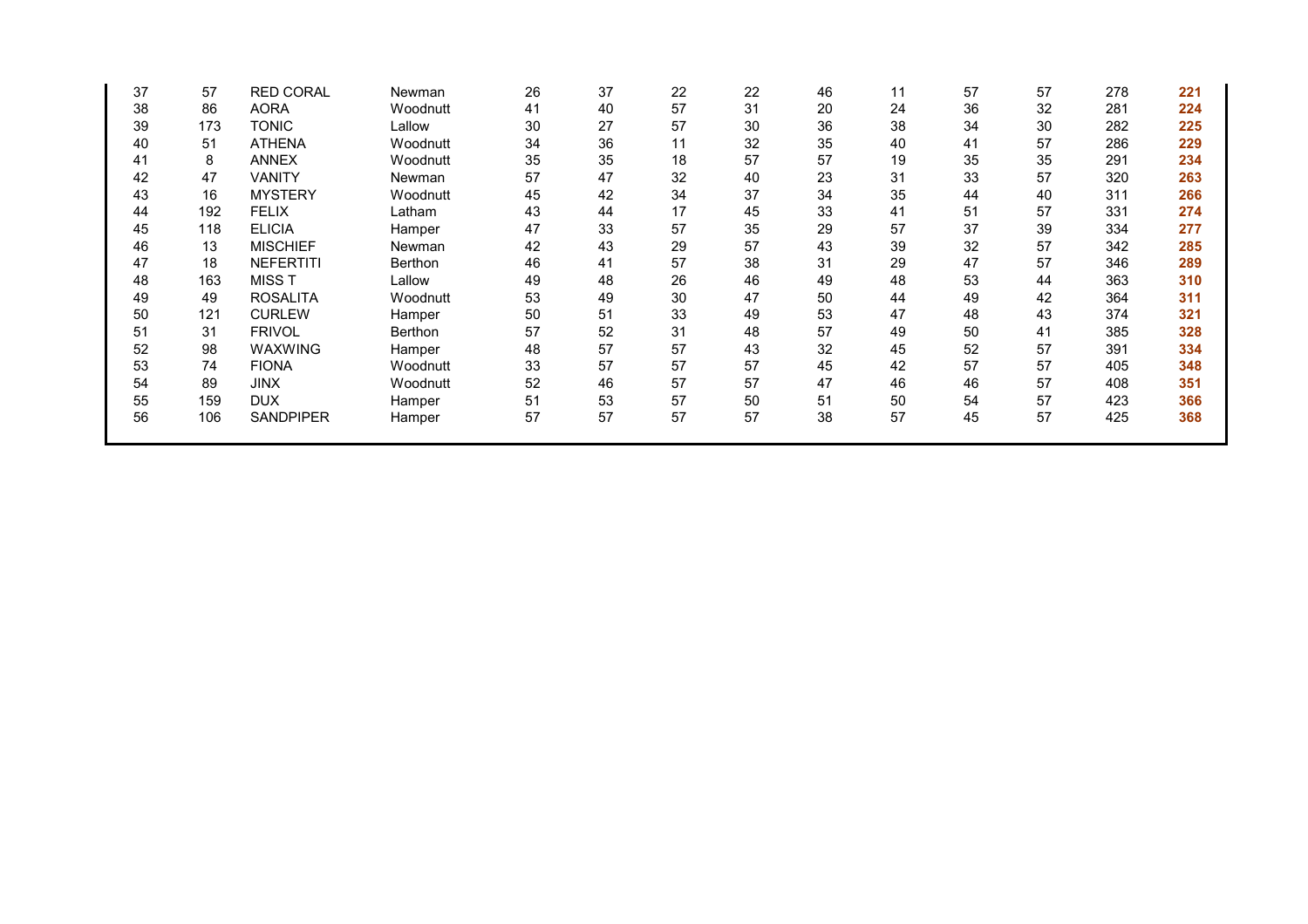# **Phillipson Challenge Shield**



| Div'n                      | X                                     | <b>Boat Name</b>                                                                                                                  |     | Sat 1                                        | $\mathbf{x}$                                                | Sun                              | $\mathbf{x}$                                                | Mon                             | $\mathbf x$                                     | Tue                              | $\mathbf{x}$                                               | Wed                             | $\mathbf{x}$                                                | Thu                              | $\mathbf x$                                              | Fri                              | $\mathbf{x}$                                 | Sat 2                          | $\mathbf x$                                                 | Total                                  | <b>Best 7</b>                         |
|----------------------------|---------------------------------------|-----------------------------------------------------------------------------------------------------------------------------------|-----|----------------------------------------------|-------------------------------------------------------------|----------------------------------|-------------------------------------------------------------|---------------------------------|-------------------------------------------------|----------------------------------|------------------------------------------------------------|---------------------------------|-------------------------------------------------------------|----------------------------------|----------------------------------------------------------|----------------------------------|----------------------------------------------|--------------------------------|-------------------------------------------------------------|----------------------------------------|---------------------------------------|
|                            |                                       | <b>COWES DIVISION - 13 boats</b>                                                                                                  |     |                                              |                                                             |                                  |                                                             |                                 |                                                 |                                  |                                                            |                                 |                                                             |                                  |                                                          |                                  |                                              |                                |                                                             |                                        |                                       |
| C                          | 127                                   | <b>RACHEL</b>                                                                                                                     |     | 11                                           | $\mathbf x$                                                 | 20                               | $\mathbf x$                                                 | 7                               | $\mathbf x$                                     | 4                                | $\mathbf x$                                                | 14                              | $\mathbf x$                                                 | 14                               | $\mathbf x$                                              | 9                                | $\mathbf{x}$                                 | 14                             | $\mathbf x$                                                 | 93                                     | 73                                    |
| С                          | 105                                   | <b>BLUE PHANTOM</b>                                                                                                               |     | 32                                           |                                                             | 16                               | $\mathbf x$                                                 | 10                              | $\mathbf x$                                     | 28                               |                                                            | 13                              | $\mathbf x$                                                 | 25                               |                                                          | 10                               | $\mathbf{x}$                                 | 12                             | $\mathbf{x}$                                                | 146                                    | 114                                   |
| С                          | 76                                    | <b>MYRTLE</b>                                                                                                                     |     | 23                                           | $\mathbf{x}$                                                | 22                               | $\mathbf{x}$                                                | 57                              |                                                 | 16                               | $\mathbf x$                                                | $\overline{4}$                  | $\mathbf x$                                                 | 17                               | $\mathbf x$                                              | 23                               |                                              | 10                             | $\mathbf{x}$                                                | 172                                    | 115                                   |
| $\mathsf C$                | 83                                    | <b>SEAMIST</b>                                                                                                                    |     | $\overline{7}$                               | $\mathbf{x}$                                                | 28                               |                                                             | 21                              | $\mathbf{x}$                                    | 15                               | $\mathbf{x}$                                               | 24                              |                                                             | 15                               | $\mathbf x$                                              | 38                               |                                              | 31                             |                                                             | 179                                    | 141                                   |
| $\mathsf C$                | 64                                    | <b>LIGHTWOOD</b>                                                                                                                  |     | 19                                           | $\mathbf{x}$                                                | 10                               | $\mathbf{x}$                                                | 57                              |                                                 | 13                               | $\mathbf{x}$                                               | 6                               | $\mathbf{x}$                                                | 57                               |                                                          | 22                               | $\mathbf{x}$                                 | 22                             |                                                             | 206                                    | 149                                   |
| $\mathsf C$                | 175                                   | GIN                                                                                                                               |     | 38                                           |                                                             | 24                               |                                                             | 23                              | $\mathbf{x}$                                    | 39                               |                                                            | 57                              |                                                             | 30                               |                                                          | 11                               | $\mathbf{x}$                                 | 18                             | $\mathbf{x}$                                                | 240                                    | 183                                   |
| $\mathsf C$                | 86                                    | <b>AORA</b>                                                                                                                       |     | 41                                           |                                                             | 40                               |                                                             | 57                              |                                                 | 31                               |                                                            | 20                              |                                                             | 24                               | $\mathbf x$                                              | 36                               |                                              | 32                             |                                                             | 281                                    | 224                                   |
| $\mathsf C$                | 173                                   | <b>TONIC</b>                                                                                                                      |     | 30                                           |                                                             | 27                               |                                                             | 57                              |                                                 | $30\,$                           |                                                            | 36                              |                                                             | 38                               |                                                          | 34                               |                                              | $30\,$                         |                                                             | 282                                    | 225                                   |
| C                          | 18                                    | <b>NEFERTITI</b>                                                                                                                  |     | 46                                           |                                                             | 41                               |                                                             | 57                              |                                                 | 38                               |                                                            | 31                              |                                                             | 29                               |                                                          | 47                               |                                              | 57                             |                                                             | 346                                    | 289                                   |
| $\mathsf C$                | 121                                   | <b>CURLEW</b>                                                                                                                     |     | 50                                           |                                                             | 51                               |                                                             | 33                              |                                                 | 49                               |                                                            | 53                              |                                                             | 47                               |                                                          | 48                               |                                              | 43                             |                                                             | 374                                    | 321                                   |
| $\mathsf C$                | 31                                    | <b>FRIVOL</b>                                                                                                                     |     | 57                                           |                                                             | 52                               |                                                             | 31                              |                                                 | 48                               |                                                            | 57                              |                                                             | 49                               |                                                          | 50                               |                                              | 41                             |                                                             | 385                                    | 328                                   |
| $\mathsf C$                | 98                                    | WAXWING                                                                                                                           |     | 48                                           |                                                             | 57                               |                                                             | 57                              |                                                 | 43                               |                                                            | 32                              |                                                             | 45                               |                                                          | 52                               |                                              | 57                             |                                                             | 391                                    | 334                                   |
| C                          | 106                                   | <b>SANDPIPER</b>                                                                                                                  |     | 57                                           |                                                             | 57                               |                                                             | 57                              |                                                 | 57                               |                                                            | 38                              |                                                             | 57                               |                                                          | 45                               |                                              | 57                             |                                                             | 425                                    | 368                                   |
|                            |                                       | <b>Total for Best Four</b><br>Discard Day $(x)$                                                                                   |     | 60                                           |                                                             | 68                               |                                                             | 61                              |                                                 | 48                               |                                                            | 37                              |                                                             | 70<br>$\mathbf x$                |                                                          | 52                               |                                              | 54                             |                                                             |                                        |                                       |
|                            |                                       | <b>Cumulative Total</b>                                                                                                           | 380 |                                              |                                                             |                                  |                                                             |                                 |                                                 |                                  |                                                            |                                 |                                                             |                                  |                                                          |                                  |                                              |                                |                                                             |                                        |                                       |
| H<br>H<br>H<br>H<br>H<br>H | 166<br>146<br>124<br>90<br>144<br>118 | <b>HAMBLE DIVISION - 7 boats</b><br>SWALLOW<br><b>CAPRICE</b><br><b>KATHLEEN</b><br><b>CALYPSO</b><br>LA MOUETTE<br><b>ELICIA</b> |     | $\overline{2}$<br>29<br>20<br>25<br>31<br>47 | $\mathbf x$<br>$\mathbf{x}$<br>$\mathbf{x}$<br>$\mathbf{x}$ | 18<br>32<br>11<br>26<br>17<br>33 | $\mathbf x$<br>$\mathbf{x}$<br>$\mathbf{x}$<br>$\mathbf{x}$ | 57<br>8<br>25<br>28<br>27<br>57 | x<br>$\mathbf x$<br>$\mathbf x$<br>$\mathbf{x}$ | 14<br>20<br>34<br>27<br>41<br>35 | $\mathbf x$<br>$\mathbf{x}$<br>$\mathbf{x}$<br>$\mathbf x$ | 7<br>15<br>37<br>48<br>28<br>29 | $\mathbf x$<br>$\mathbf{x}$<br>$\mathbf{x}$<br>$\mathbf{x}$ | 20<br>22<br>21<br>26<br>57<br>57 | $\mathbf x$<br>$\mathbf x$<br>$\mathbf x$<br>$\mathbf x$ | 17<br>18<br>39<br>40<br>24<br>37 | $\mathbf{x}$<br>$\mathbf{x}$<br>$\mathbf{x}$ | 3<br>24<br>9<br>13<br>28<br>39 | $\mathbf x$<br>$\mathbf{x}$<br>$\mathbf{x}$<br>$\mathbf{x}$ | 138<br>168<br>196<br>233<br>253<br>334 | 81<br>136<br>157<br>185<br>196<br>277 |
| H                          | 13                                    | <b>MISCHIEF</b>                                                                                                                   |     | 42                                           |                                                             | 43                               |                                                             | 29                              |                                                 | 57                               |                                                            | 43                              |                                                             | 39                               |                                                          | 32                               | $\mathbf{x}$                                 | 57                             |                                                             | 342                                    | 285                                   |
|                            |                                       | <b>Total for Best Four</b><br>Discard Day (x)                                                                                     |     | 76                                           |                                                             | 72                               |                                                             | 88                              |                                                 | 95<br>$\mathbf x$                |                                                            | 79                              |                                                             | 89                               |                                                          | 91                               |                                              | 49                             |                                                             |                                        |                                       |

**Cumulative Total 544**

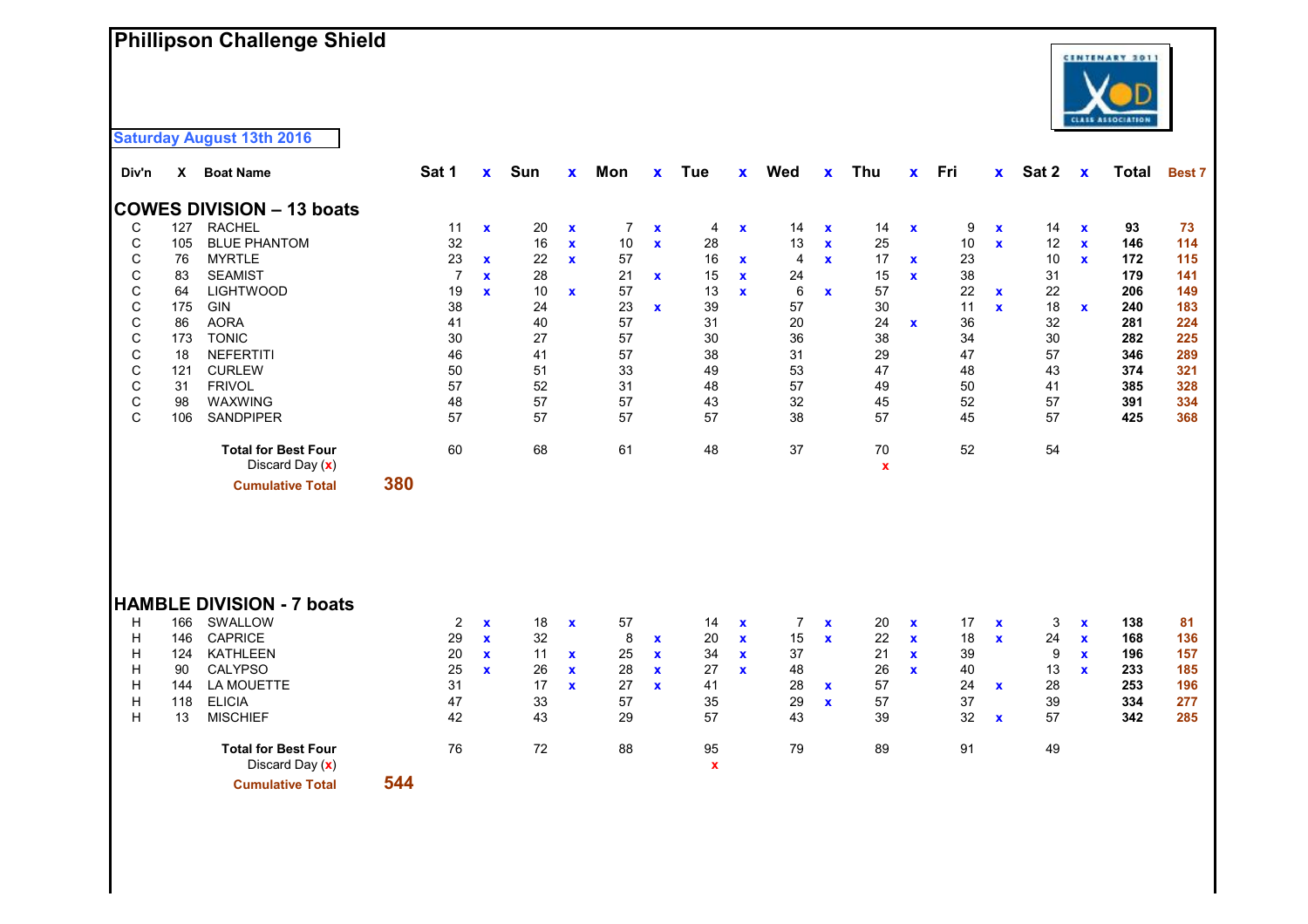|                                                               |                                                                              | <b>ITCHENOR DIVISION - 12 boats</b>                                                                                                                                                                                                                                      |      |                                                                                |                                                            |                                                                                 |                                                             |                                                                                 |                                                                          |                                                                                             |                                                                   |                                                                                                |                                                           |                                                                                            |                                                            |                                                                                              |                                                             |                                                                                |                                                            |                                                                                       |                                                                                      |
|---------------------------------------------------------------|------------------------------------------------------------------------------|--------------------------------------------------------------------------------------------------------------------------------------------------------------------------------------------------------------------------------------------------------------------------|------|--------------------------------------------------------------------------------|------------------------------------------------------------|---------------------------------------------------------------------------------|-------------------------------------------------------------|---------------------------------------------------------------------------------|--------------------------------------------------------------------------|---------------------------------------------------------------------------------------------|-------------------------------------------------------------------|------------------------------------------------------------------------------------------------|-----------------------------------------------------------|--------------------------------------------------------------------------------------------|------------------------------------------------------------|----------------------------------------------------------------------------------------------|-------------------------------------------------------------|--------------------------------------------------------------------------------|------------------------------------------------------------|---------------------------------------------------------------------------------------|--------------------------------------------------------------------------------------|
|                                                               | 80<br>50<br>91<br>174<br>55<br>82<br>186<br>188<br>26<br>111<br>51<br>192    | <b>LASS</b><br><b>XCITATION</b><br><b>ASTRALITA</b><br><b>FOXGLOVE</b><br><b>FALCONET</b><br><b>MAGIC DRAGON</b><br><b>PHOENIX</b><br>PRINCESS JALINA<br><b>CATHERINE</b><br>ANNABEL<br><b>ATHENA</b><br><b>FELIX</b>                                                    |      | 1<br>3<br>9<br>22<br>21<br>16<br>13<br>15<br>12<br>40<br>34<br>43              | $\mathbf x$<br>$\mathbf x$<br>$\mathbf{x}$<br>$\mathbf x$  | -1<br>4<br>3<br>$\overline{7}$<br>13<br>23<br>8.5<br>14<br>15<br>38<br>36<br>44 | $\mathbf x$<br>$\mathbf x$<br>$\mathbf x$<br>$\mathbf{x}$   | 5<br>$\mathbf{1}$<br>57<br>57<br>9<br>12<br>57<br>57<br>57<br>57<br>11<br>17    | $\boldsymbol{\mathsf{x}}$<br>$\mathbf x$<br>$\mathbf{x}$<br>$\mathbf{x}$ | 6<br>2<br>3<br>24<br>12<br>18<br>17<br>8<br>29<br>36<br>32<br>45                            | $\pmb{\chi}$<br>$\mathbf x$<br>$\mathbf x$<br>$\mathbf{x}$        | 2<br>3<br>9<br>10<br>22<br>11<br>16<br>44<br>5<br>17<br>35<br>33                               | $\mathbf x$<br>$\mathbf x$<br>$\mathbf x$<br>$\mathbf x$  | 2<br>8<br>5<br>18<br>57<br>3<br>9<br>23<br>27<br>34<br>40<br>41                            | $\mathbf x$<br>$\mathbf x$<br>$\mathbf x$<br>x             | 1<br>8<br>27<br>3<br>4<br>43<br>13<br>14<br>31<br>6<br>41<br>51                              | $\mathbf x$<br>X<br>$\mathbf x$<br>$\mathbf{x}$             | 7<br>23<br>6<br>15<br>25<br>26<br>33<br>16<br>27<br>20<br>57<br>57             | $\mathbf x$<br>$\mathbf x$<br>$\mathbf{x}$<br>$\mathbf{x}$ | 25<br>52<br>119<br>156<br>163<br>152<br>166.5<br>191<br>203<br>248<br>286<br>331      | 18<br>29<br>62<br>99<br>106<br>109<br>109.5<br>134<br>146<br>191<br>229<br>274       |
|                                                               |                                                                              | <b>Total for Best Four</b><br>Discard Day (x)<br><b>Cumulative Total</b>                                                                                                                                                                                                 | 136  | 25                                                                             |                                                            | 15                                                                              |                                                             | 26                                                                              |                                                                          | 19                                                                                          |                                                                   | 19                                                                                             |                                                           | 18                                                                                         |                                                            | 14                                                                                           |                                                             | 44<br>$\mathbf x$                                                              |                                                            |                                                                                       |                                                                                      |
|                                                               |                                                                              | <b>LYMINGTON DIVISION - 13 boats</b>                                                                                                                                                                                                                                     |      |                                                                                |                                                            |                                                                                 |                                                             |                                                                                 |                                                                          |                                                                                             |                                                                   |                                                                                                |                                                           |                                                                                            |                                                            |                                                                                              |                                                             |                                                                                |                                                            |                                                                                       |                                                                                      |
| L<br>L<br>L<br>L<br>L<br>L<br>L<br>L<br>L<br>L<br>L<br>L<br>L | 32<br>72<br>48<br>179<br>117<br>183<br>164<br>42<br>5<br>57<br>8<br>47<br>16 | <b>IBEX</b><br><b>VENUS</b><br>XL<br><b>XPEDITIOUS</b><br>X-RAY<br>CONDOR<br><b>DIANA</b><br>JULIA<br><b>MADCAP</b><br><b>RED CORAL</b><br><b>ANNEX</b><br><b>VANITY</b><br><b>MYSTERY</b><br><b>Total for Best Four</b><br>Discard Day $(x)$<br><b>Cumulative Total</b> | 294  | 14<br>5<br>17<br>18<br>10<br>8<br>37<br>39<br>44<br>26<br>35<br>57<br>45<br>37 | $\mathbf x$<br>$\mathbf x$<br>$\mathbf x$<br>$\mathbf{x}$  | 2<br>5<br>21<br>19<br>29<br>25<br>30<br>31<br>45<br>37<br>35<br>47<br>42<br>47  | $\mathbf x$<br>$\mathbf x$<br>$\mathbf x$<br>$\mathbf{x}$   | 6<br>20<br>19<br>57<br>57<br>14<br>13<br>24<br>15<br>22<br>18<br>32<br>34<br>48 | $\mathbf x$<br>$\mathbf x$<br>$\mathbf{x}$<br>$\mathbf x$                | 5<br>11<br>$\overline{1}$<br>23<br>19<br>57<br>42<br>26<br>25<br>22<br>57<br>40<br>37<br>36 | $\mathbf x$<br>$\mathbf x$<br>$\mathbf x$<br>$\mathbf x$          | 26<br>8<br>27<br>19<br>30<br>39<br>41<br>25<br>21<br>46<br>57<br>23<br>34<br>71<br>$\mathbf x$ | $\mathbf x$<br>$\mathbf x$<br>$\mathbf{x}$<br>$\mathbf x$ | 4<br>12<br>6<br>$\overline{7}$<br>10<br>32<br>28<br>33<br>57<br>11<br>19<br>31<br>35<br>27 | $\mathbf x$<br>$\mathbf x$<br>$\mathbf x$<br>$\mathbf x$   | 15<br>16<br>$\overline{2}$<br>26<br>28<br>42<br>21<br>25<br>29<br>57<br>35<br>33<br>44<br>54 | $\mathbf x$<br>$\mathbf x$<br>$\mathbf{x}$<br>$\mathbf{x}$  | 5<br>4<br>19<br>17<br>21<br>38<br>29<br>57<br>36<br>57<br>35<br>57<br>40<br>45 | $\mathbf x$<br>$\mathbf x$<br>$\mathbf{x}$<br>$\mathbf x$  | 77<br>81<br>112<br>186<br>204<br>255<br>241<br>260<br>272<br>278<br>291<br>320<br>311 | 51<br>61<br>85<br>129<br>147<br>198<br>199<br>203<br>215<br>221<br>234<br>263<br>266 |
| P<br>P<br>P<br>P                                              | 61<br>74<br>89                                                               | <b>PARKSTONE DIVISION - 4 boats</b><br>58 MADELEINE<br>SILVER WIND<br><b>FIONA</b><br>JINX                                                                                                                                                                               |      | 27<br>24<br>33<br>52                                                           | $\mathbf{x}$<br>$\mathbf x$<br>$\pmb{\chi}$<br>$\mathbf x$ | 12<br>34<br>57<br>46                                                            | $\mathbf{x}$<br>$\mathbf x$<br>$\mathbf{x}$<br>$\mathbf{x}$ | 57<br>4<br>57<br>57                                                             | $\mathbf x$<br>$\mathbf x$<br>$\mathbf x$<br>$\mathbf x$                 | 10<br>33<br>57<br>57                                                                        | $\mathbf{x}$<br>$\pmb{\mathsf{x}}$<br>$\mathbf x$<br>$\mathbf{x}$ | 18<br>52<br>45<br>47                                                                           | $\mathbf x$<br>$\mathbf x$<br>$\mathbf x$<br>$\mathbf x$  | $\mathbf{1}$<br>43<br>42<br>46                                                             | $\mathbf x$<br>$\mathbf x$<br>$\pmb{\chi}$<br>$\mathbf{x}$ | 5 <sub>5</sub><br>30<br>57<br>46                                                             | $\mathbf{x}$<br>$\mathbf x$<br>$\mathbf{x}$<br>$\mathbf{x}$ | 8<br>34<br>57<br>57                                                            | X<br>$\mathbf x$<br>$\pmb{\chi}$<br>$\mathbf x$            | 138<br>254<br>405<br>408                                                              | 81<br>202<br>348<br>351                                                              |
|                                                               |                                                                              | <b>Total for Best Four</b><br>Discard Day (x)<br><b>Cumulative Total</b>                                                                                                                                                                                                 | 1030 | 136                                                                            |                                                            | 149                                                                             |                                                             | 175<br>$\pmb{\mathsf{x}}$                                                       |                                                                          | 157                                                                                         |                                                                   | 162                                                                                            |                                                           | 132                                                                                        |                                                            | 138                                                                                          |                                                             | 156                                                                            |                                                            |                                                                                       |                                                                                      |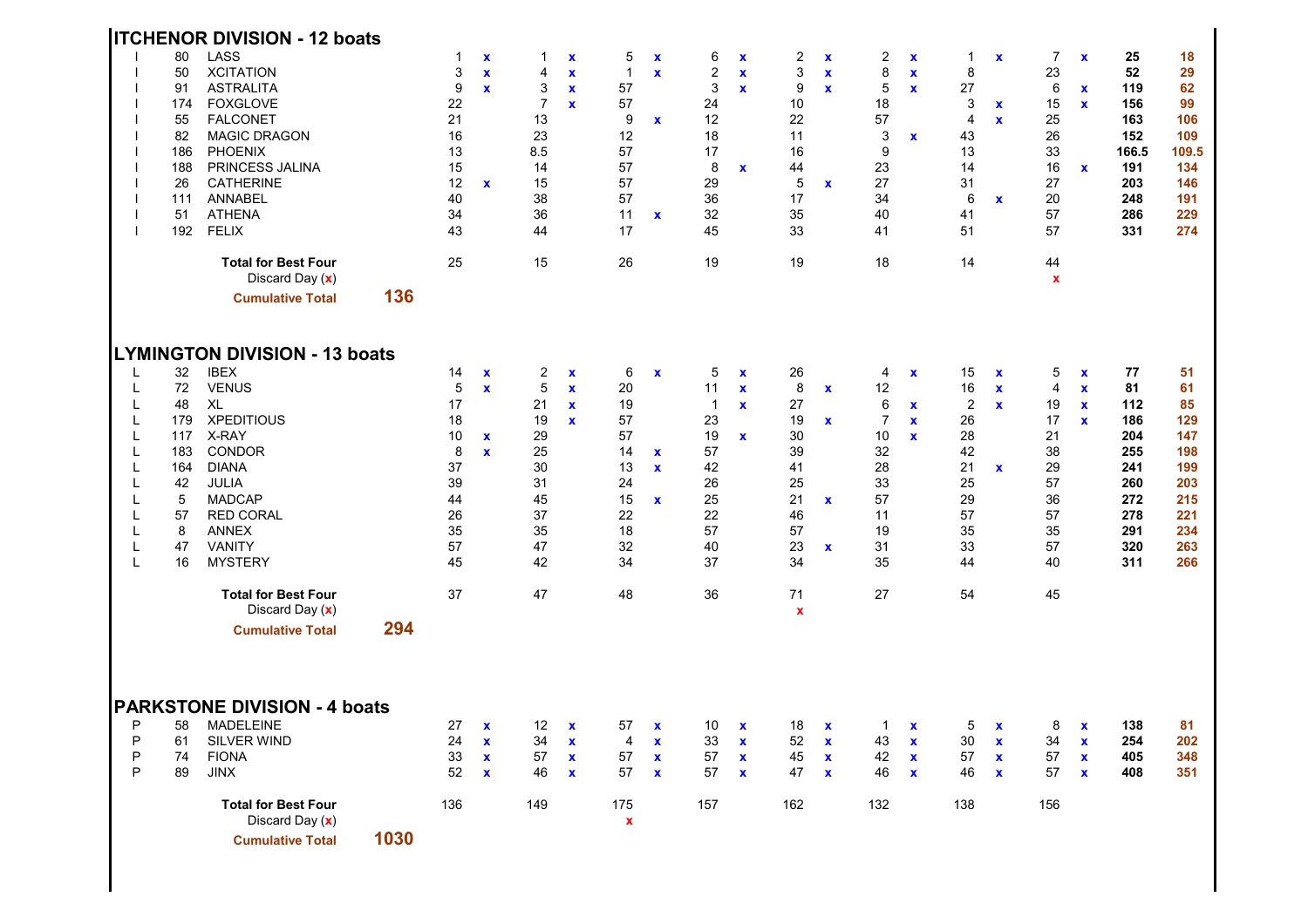|              |     | YARMOUTH DIVISION - 7 boats                   |       |    |              |       |             |              |              |    |              |                   |              |                    |              |    |              |                |             |      |      |
|--------------|-----|-----------------------------------------------|-------|----|--------------|-------|-------------|--------------|--------------|----|--------------|-------------------|--------------|--------------------|--------------|----|--------------|----------------|-------------|------|------|
|              | 156 | <b>GLEAM</b>                                  |       | 4  | $\mathbf{x}$ | 6     | $\mathbf x$ | $\mathbf{2}$ | $\mathbf{x}$ |    | $\mathbf x$  |                   | $\mathbf{x}$ | 16                 | $\mathbf{x}$ | 19 | $\mathbf{x}$ | $\overline{2}$ | $\mathbf x$ | 57   | 38   |
|              | 94  | <b>SIRENA</b>                                 |       | 6  | $\mathbf{x}$ | 8.5   | $\mathbf x$ | 3            | $\mathbf x$  | 9  | $\mathbf x$  | $12 \overline{ }$ | $\mathbf{x}$ | 37                 | $\mathbf x$  | 12 | $\mathbf x$  |                | $\mathbf x$ | 88.5 | 51.5 |
|              | 125 | <b>ARROW</b>                                  |       | 36 | $\mathbf{x}$ | 50    |             | 16           | $\mathbf{x}$ | 44 | $\mathbf x$  | 42                | $\mathbf{x}$ | 36                 | $\mathbf x$  |    | $\mathbf x$  | 11             | $\mathbf x$ | 242  | 192  |
| Υ            | 115 | <b>MIX</b>                                    |       | 28 | $\mathbf{x}$ | 39    | $\mathbf x$ | 57           |              | 21 | $\mathbf{x}$ | 40                | $\mathbf{x}$ | 13                 | $\mathbf{x}$ | 20 | $\mathbf{x}$ | 37             | $\mathbf x$ | 255  | 198  |
| $\checkmark$ | 163 | MISS T                                        |       | 49 |              | 48    | $\mathbf x$ | 26           | $\mathbf{x}$ | 46 |              | 49                |              | 48                 |              | 53 |              | 44             |             | 363  | 310  |
|              | 49  | <b>ROSALITA</b>                               |       | 53 |              | 49    |             | 30           |              | 47 |              | 50                |              | 44                 |              | 49 |              | 42             |             | 364  | 311  |
| $\checkmark$ | 159 | <b>DUX</b>                                    |       | 51 |              | 53    |             | 57           |              | 50 |              | 51                |              | 50                 |              | 54 |              | 57             |             | 423  | 366  |
|              |     | <b>Total for Best Four</b><br>Discard Day (x) |       | 74 |              | 101.5 |             | 47           |              | 81 |              | 95                |              | 102<br>$\mathbf x$ |              | 58 |              | 51             |             |      |      |
|              |     | <b>Cumulative Total</b>                       | 507.5 |    |              |       |             |              |              |    |              |                   |              |                    |              |    |              |                |             |      |      |
|              |     |                                               |       |    |              |       |             |              |              |    |              |                   |              |                    |              |    |              |                |             |      |      |
|              |     |                                               |       |    |              |       |             |              |              |    |              |                   |              |                    |              |    |              |                |             |      |      |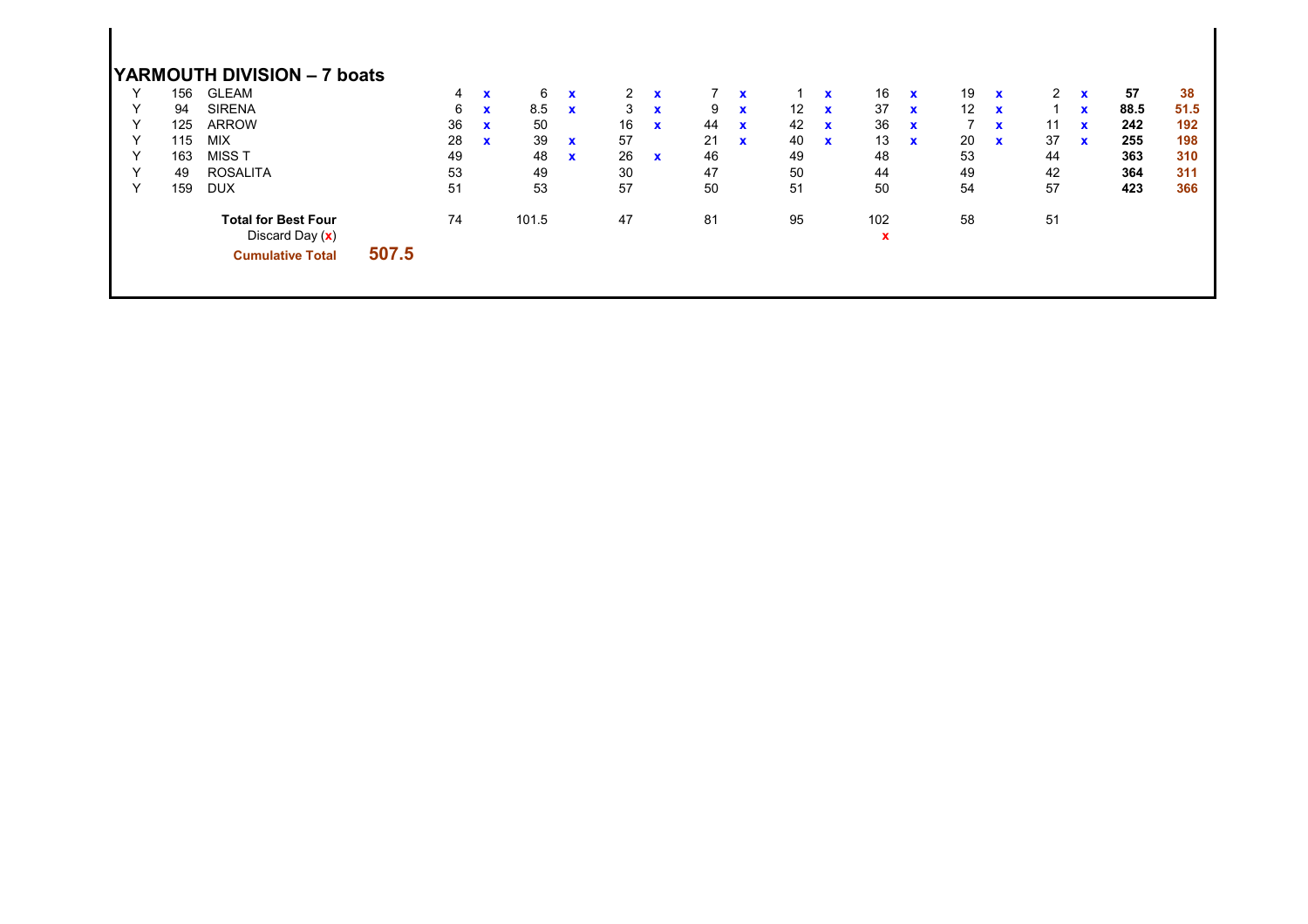|     | <b>Old Masters</b>               |       |     |     |      |     |     |     |       | <b>CENTENARY 2011</b>    |               |
|-----|----------------------------------|-------|-----|-----|------|-----|-----|-----|-------|--------------------------|---------------|
|     | <b>Saturday August 13th 2016</b> |       |     |     |      |     |     |     |       | <b>CLASS ASSOCIATION</b> |               |
| pos | Name                             | Sat 1 | Sun | Mon | Tues | Wed | Thu | Fri | Sat 2 | Total                    | <b>Best 7</b> |
|     | <b>BLUE PHANTOM</b>              | 32    | 16  | 10  | 28   | 13  | 25  | 10  | 12    | 146                      | 114           |
| 2   | PRINCESS JALINA                  | 15    | 14  | 57  | 8    | 44  | 23  | 14  | 16    | 191                      | 134           |
| 3   | X-RAY                            | 10    | 29  | 57  | 19   | 30  | 10  | 28  | 21    | 204                      | 147           |
| 4   | <b>KATHLEEN</b>                  | 20    | 11  | 25  | 34   | 37  | 21  | 39  | 9     | 196                      | 157           |
| 5   | <b>MIX</b>                       | 28    | 39  | 57  | 21   | 40  | 13  | 20  | 37    | 255                      | 198           |
| 6   | SILVER WIND                      | 24    | 34  | 4   | 33   | 52  | 43  | 30  | 34    | 254                      | 202           |
| 7   | <b>MYSTERY</b>                   | 45    | 42  | 34  | 37   | 34  | 35  | 44  | 40    | 311                      | 266           |
| 8   | <b>FELIX</b>                     | 43    | 44  | 17  | 45   | 33  | 41  | 51  | 57    | 331                      | 274           |
| 9   | WAXWING                          | 48    | 57  | 57  | 43   | 32  | 45  | 52  | 57    | 391                      | 334           |
| 10  | <b>FIONA</b>                     | 33    | 57  | 57  | 57   | 45  | 42  | 57  | 57    | 405                      | 348           |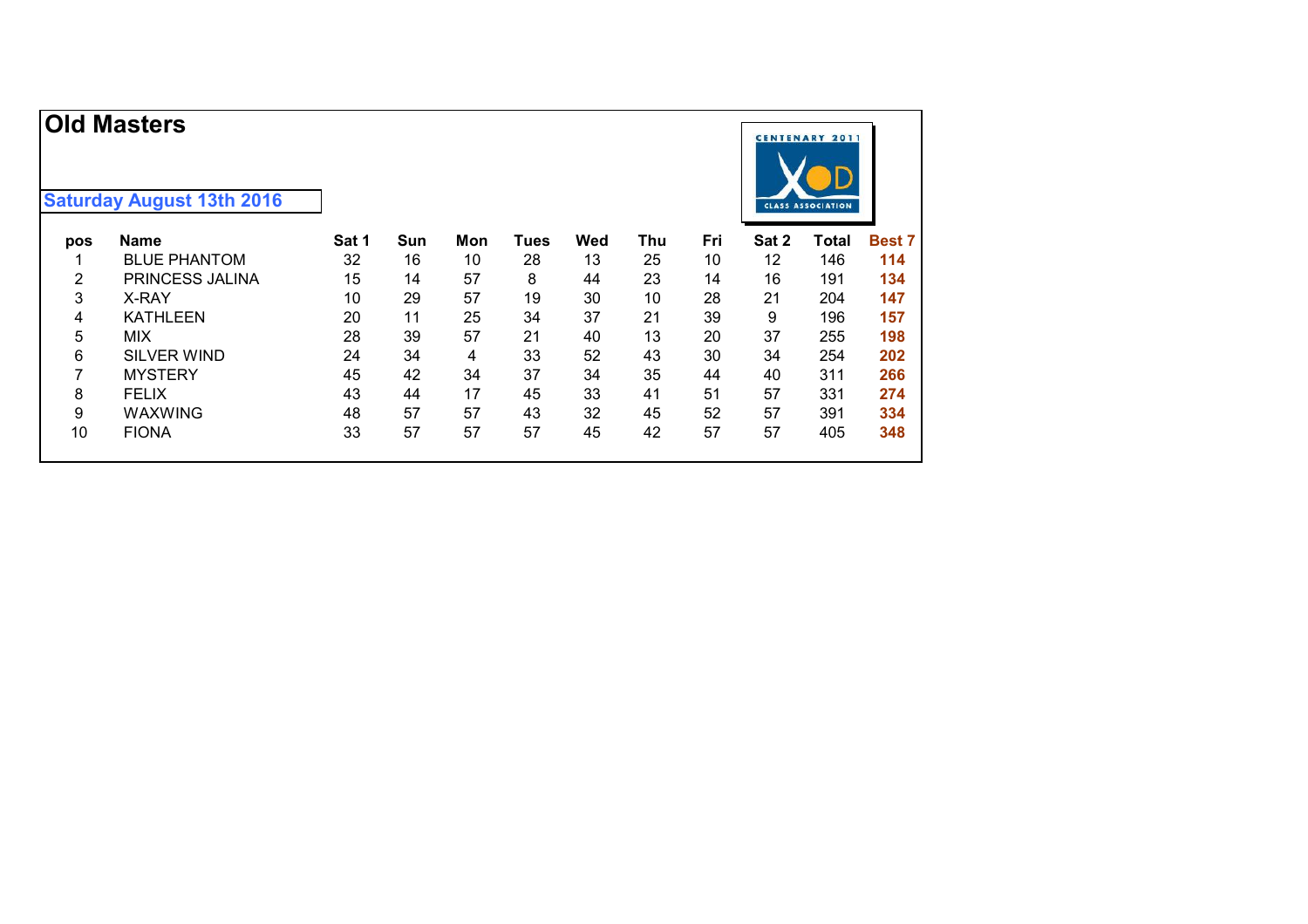# **Alex Jones Veterans Cup I**

#### **Saturday August 13th 2016**

| pos               | <b>Name</b>      | Sat 1 | Sun | Mon | Tues | Wed | Thu | Fri | Sat 2 | Total | <b>Best 7</b> |
|-------------------|------------------|-------|-----|-----|------|-----|-----|-----|-------|-------|---------------|
|                   | IBEX             | 14    | ົ   | 6   | 5    | 26  | 4   | 15  | 5     | 77    | 51            |
| 2                 | <b>CATHERINE</b> | 12    | 15  | 57  | 29   | 5   | 27  | 31  | 27    | 203   | 146           |
| 3                 | <b>JULIA</b>     | 39    | 31  | 24  | 26   | 25  | 33  | 25  | 57    | 260   | 203           |
| 4                 | <b>MADCAP</b>    | 44    | 45  | 15  | 25   | 21  | 57  | 29  | 36    | 272   | 215           |
| 5                 | <b>ANNEX</b>     | 35    | 35  | 18  | 57   | 57  | 19  | 35  | 35    | 291   | 234           |
| 6                 | VANITY           | 57    | 47  | 32  | 40   | 23  | 31  | 33  | 57    | 320   | 263           |
|                   | <b>MYSTERY</b>   | 45    | 42  | 34  | 37   | 34  | 35  | 44  | 40    | 311   | 266           |
| 8                 | <b>MISCHIEF</b>  | 42    | 43  | 29  | 57   | 43  | 39  | 32  | 57    | 342   | 285           |
| 9                 | <b>NEFERTITI</b> | 46    | 41  | 57  | 38   | 31  | 29  | 47  | 57    | 346   | 289           |
| 10                | <b>ROSALITA</b>  | 53    | 49  | 30  | 47   | 50  | 44  | 49  | 42    | 364   | 311           |
| 11                | <b>FRIVOL</b>    | 57    | 52  | 31  | 48   | 57  | 49  | 50  | 41    | 385   | 328           |
| $12 \overline{ }$ | <b>XCITATION</b> |       |     |     | ⌒    | ົ   | 8   |     | 23    | 52    | 29            |
| 13                | XL               |       | 21  | 19  |      | 27  | 6   | 2   | 19    | 112   | 85            |

# **Alex Jones Veterans Cup II**

| pos | Name               | Sat 1 | Sun | Mon | Tues | Wed | Thu | Fri | Sat 2 | Total | <b>Best 7</b> |
|-----|--------------------|-------|-----|-----|------|-----|-----|-----|-------|-------|---------------|
|     | <b>VENUS</b>       |       | 5   | 20  | 11   | 8   | 12  | 16  | 4     | 81    | 61            |
| 2   | <b>FALCONET</b>    | 21    | 13  | 9   | 12   | 22  | 57  |     | 25    | 163   | 106           |
| 3   | <b>MYRTLE</b>      | 23    | 22  | 57  | 16   | 4   | 17  | 23  | 10    | 172   | 115           |
| 4   | LIGHTWOOD          | 19    | 10  | 57  | 13   | 6   | 57  | 22  | 22    | 206   | 149           |
| 5   | <b>SILVER WIND</b> | 24    | 34  | 4   | 33   | 52  | 43  | 30  | 34    | 254   | 202           |
| 6   | <b>RED CORAL</b>   | 26    | 37  | 22  | 22   | 46  | 11  | 57  | 57    | 278   | 221           |
|     | <b>ATHENA</b>      | 34    | 36  | 11  | 32   | 35  | 40  | 41  | 57    | 286   | 229           |
| 8   | <b>FIONA</b>       | 33    | 57  | 57  | 57   | 45  | 42  | 57  | 57    | 405   | 348           |
| 9   | <b>MADELEINE</b>   | 27    | 12  | 57  | 10   | 18  |     | 5   | 8     | 138   | 81            |
|     |                    |       |     |     |      |     |     |     |       |       |               |



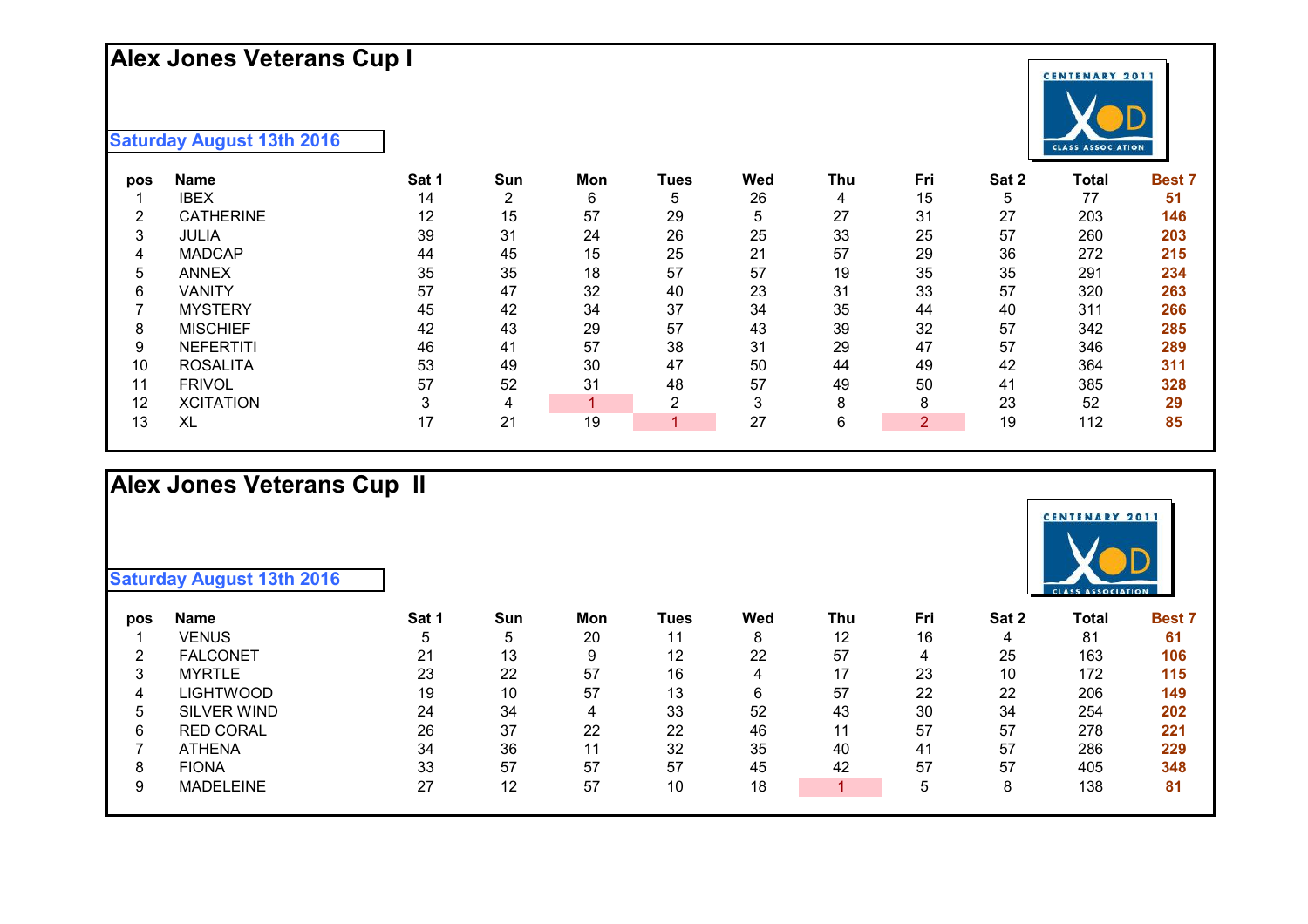# **Alex Jones Veterans Cup III**

# **CENTENARY 2011** CLASS ASSOCIATION

#### **Saturday August 13th 2016**

| pos | <b>Name</b>         | Sat 1 | Sun | Mon | Tues | Wed | Thu | Fri | Sat 2 | Total | <b>Best 7</b> |
|-----|---------------------|-------|-----|-----|------|-----|-----|-----|-------|-------|---------------|
|     | <b>ASTRALITA</b>    |       | 3   | 57  | 3    | 9   | 5   | 27  | 6     | 119   | 62            |
| ◠   | <b>MAGIC DRAGON</b> | 16    | 23  | 12  | 18   | 11  | 3   | 43  | 26    | 152   | 109           |
| 3   | <b>SEAMIST</b>      |       | 28  | 21  | 15   | 24  | 15  | 38  | 31    | 179   | 141           |
| 4   | <b>CALYPSO</b>      | 25    | 26  | 28  | 27   | 48  | 26  | 40  | 13    | 233   | 185           |
| 5   | <b>AORA</b>         | 41    | 40  | 57  | 31   | 20  | 24  | 36  | 32    | 281   | 224           |
| 6   | <b>WAXWING</b>      | 48    | 57  | 57  | 43   | 32  | 45  | 52  | 57    | 391   | 334           |
|     | JINX                | 52    | 46  | 57  | 57   | 47  | 46  | 46  | 57    | 408   | 351           |
| 8   | LASS                |       |     |     | 6    | 2   | 2   |     |       | 25    | 18            |
| 9   | <b>SIRENA</b>       |       | 8.5 |     | 9    | 12  | 37  | 12  |       | 88.5  | 51.5          |

## **Alex Jones Veterans Cup IV**

| pos    | <b>Name</b>         | Sat 1 | Sun | Mon | Tues | Wed | Thu | Fri | Sat 2 | Total | <b>Best 7</b> |
|--------|---------------------|-------|-----|-----|------|-----|-----|-----|-------|-------|---------------|
|        | <b>RACHEL</b>       |       | 20  |     | 4    | 14  | 14  | 9   | 14    | 93    | 73            |
| ົ<br>∠ | <b>BLUE PHANTOM</b> | 32    | 16  | 10  | 28   | 13  | 25  | 10  | 12    | 146   | 114           |
| 3      | X-RAY               | 10    | 29  | 57  | 19   | 30  | 10  | 28  | 21    | 204   | 147           |
| 4      | <b>KATHLEEN</b>     | 20    | 11  | 25  | 34   | 37  | 21  | 39  | 9     | 196   | 157           |
| 5      | <b>ANNABEL</b>      | 40    | 38  | 57  | 36   | 17  | 34  | 6   | 20    | 248   | 191           |
| 6      | <b>ARROW</b>        | 36    | 50  | 16  | 44   | 42  | 36  |     | 11    | 242   | 192           |
|        | MIX                 | 28    | 39  | 57  | 21   | 40  | 13  | 20  | 37    | 255   | 198           |
| 8      | <b>ELICIA</b>       | 47    | 33  | 57  | 35   | 29  | 57  | 37  | 39    | 334   | 277           |
| 9      | <b>CURLEW</b>       | 50    | 51  | 33  | 49   | 53  | 47  | 48  | 43    | 374   | 321           |
| 10     | <b>SANDPIPER</b>    | 57    | 57  | 57  | 57   | 38  | 57  | 45  | 57    | 425   | 368           |
|        |                     |       |     |     |      |     |     |     |       |       |               |

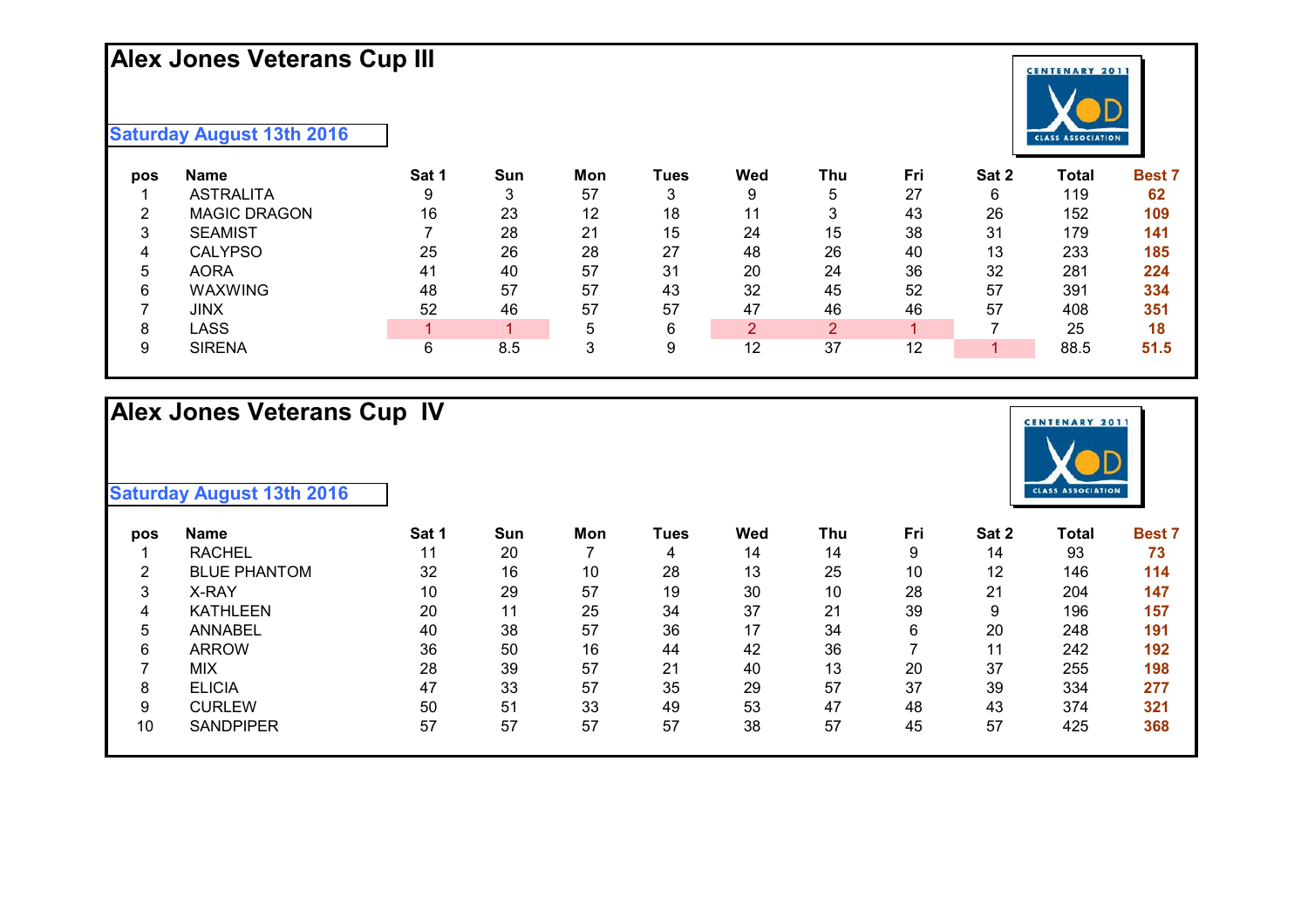|     | <b>Captain's Crystal</b>         |       |     |     |      |     |     |     |       | <b>CENTENARY 2011</b>    |               |
|-----|----------------------------------|-------|-----|-----|------|-----|-----|-----|-------|--------------------------|---------------|
|     | <b>Saturday August 13th 2016</b> |       |     |     |      |     |     |     |       | <b>CLASS ASSOCIATION</b> |               |
| pos | <b>Name</b>                      | Sat 1 | Sun | Mon | Tues | Wed | Thu | Fri | Sat 2 | <b>Total</b>             | <b>Best 7</b> |
|     | <b>BLUE PHANTOM</b>              | 32    | 16  | 10  | 28   | 13  | 25  | 10  | 12    | 146                      | 114           |
| 2   | <b>KATHLEEN</b>                  | 20    | 11  | 25  | 34   | 37  | 21  | 39  | 9     | 196                      | 157           |
| 3   | <b>CALYPSO</b>                   | 25    | 26  | 28  | 27   | 48  | 26  | 40  | 13    | 233                      | 185           |
| 4   | <b>ARROW</b>                     | 36    | 50  | 16  | 44   | 42  | 36  |     | 11    | 242                      | 192           |
| 5   | <b>MIX</b>                       | 28    | 39  | 57  | 21   | 40  | 13  | 20  | 37    | 255                      | 198           |
| 6   | <b>SILVER WIND</b>               | 24    | 34  | 4   | 33   | 52  | 43  | 30  | 34    | 254                      | 202           |
| 7   | <b>MYSTERY</b>                   | 45    | 42  | 34  | 37   | 34  | 35  | 44  | 40    | 311                      | 266           |
| 8   | <b>FELIX</b>                     | 43    | 44  | 17  | 45   | 33  | 41  | 51  | 57    | 331                      | 274           |
| 9   | <b>ELICIA</b>                    | 47    | 33  | 57  | 35   | 29  | 57  | 37  | 39    | 334                      | 277           |
| 10  | <b>MISCHIEF</b>                  | 42    | 43  | 29  | 57   | 43  | 39  | 32  | 57    | 342                      | 285           |
| 11  | <b>CURLEW</b>                    | 50    | 51  | 33  | 49   | 53  | 47  | 48  | 43    | 374                      | 321           |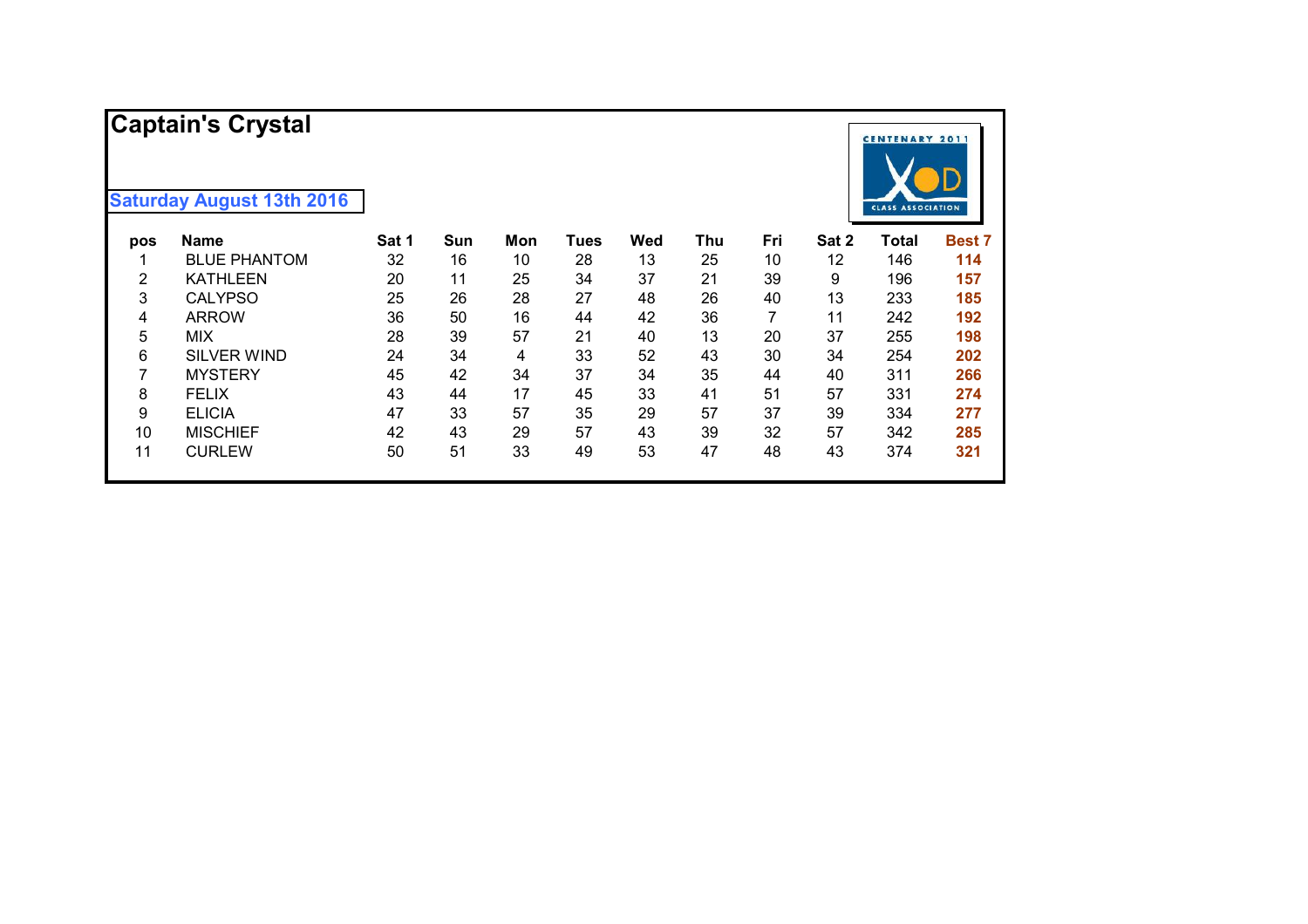|     | Ladies Trophy<br><b>Saturday August 13th 2016</b> |       |     |     |      |     |     |     |       | <b>CENTENARY 2011</b><br><b>CLASS ASSOCIATION</b> |               |
|-----|---------------------------------------------------|-------|-----|-----|------|-----|-----|-----|-------|---------------------------------------------------|---------------|
| pos | <b>Name</b>                                       | Sat 1 | Sun | Mon | Tues | Wed | Thu | Fri | Sat 2 | Total                                             | <b>Best 7</b> |
|     | <b>RACHEL</b>                                     | 11    | 20  |     | 4    | 14  | 14  | 9   | 14    | 93                                                | 73            |
| 2   | <b>MYRTLE</b>                                     | 23    | 22  | 57  | 16   | 4   | 17  | 23  | 10    | 172                                               | 115           |
| 3   | <b>TONIC</b>                                      | 30    | 27  | 57  | 30   | 36  | 38  | 34  | 30    | 282                                               | 225           |
| 4   | <b>MISCHIEF</b>                                   | 42    | 43  | 29  | 57   | 43  | 39  | 32  | 57    | 342                                               | 285           |

|     | XOD Under 25 Cup                 |       |            |     |             |     |            |     |       | <b>CENTENARY 2011</b><br><b>CLASS ASSOCIATION</b> |               |
|-----|----------------------------------|-------|------------|-----|-------------|-----|------------|-----|-------|---------------------------------------------------|---------------|
|     | <b>Saturday August 13th 2016</b> |       |            |     |             |     |            |     |       |                                                   |               |
| pos | <b>Name</b>                      | Sat 1 | <b>Sun</b> | Mon | <b>Tues</b> | Wed | <b>Thu</b> | Fri | Sat 2 | Total                                             | <b>Best 7</b> |
|     | <b>VENUS</b>                     | 5     | 5          | 20  | 11          | 8   | 12         | 16  | 4     | 81                                                | 61            |
| 2   | <b>ANNABEL</b>                   | 40    | 38         | 57  | 36          | 17  | 34         | 6   | 20    | 248                                               | 191           |
| 3   | <b>ANNEX</b>                     | 35    | 35         | 18  | 57          | 57  | 19         | 35  | 35    | 291                                               | 234           |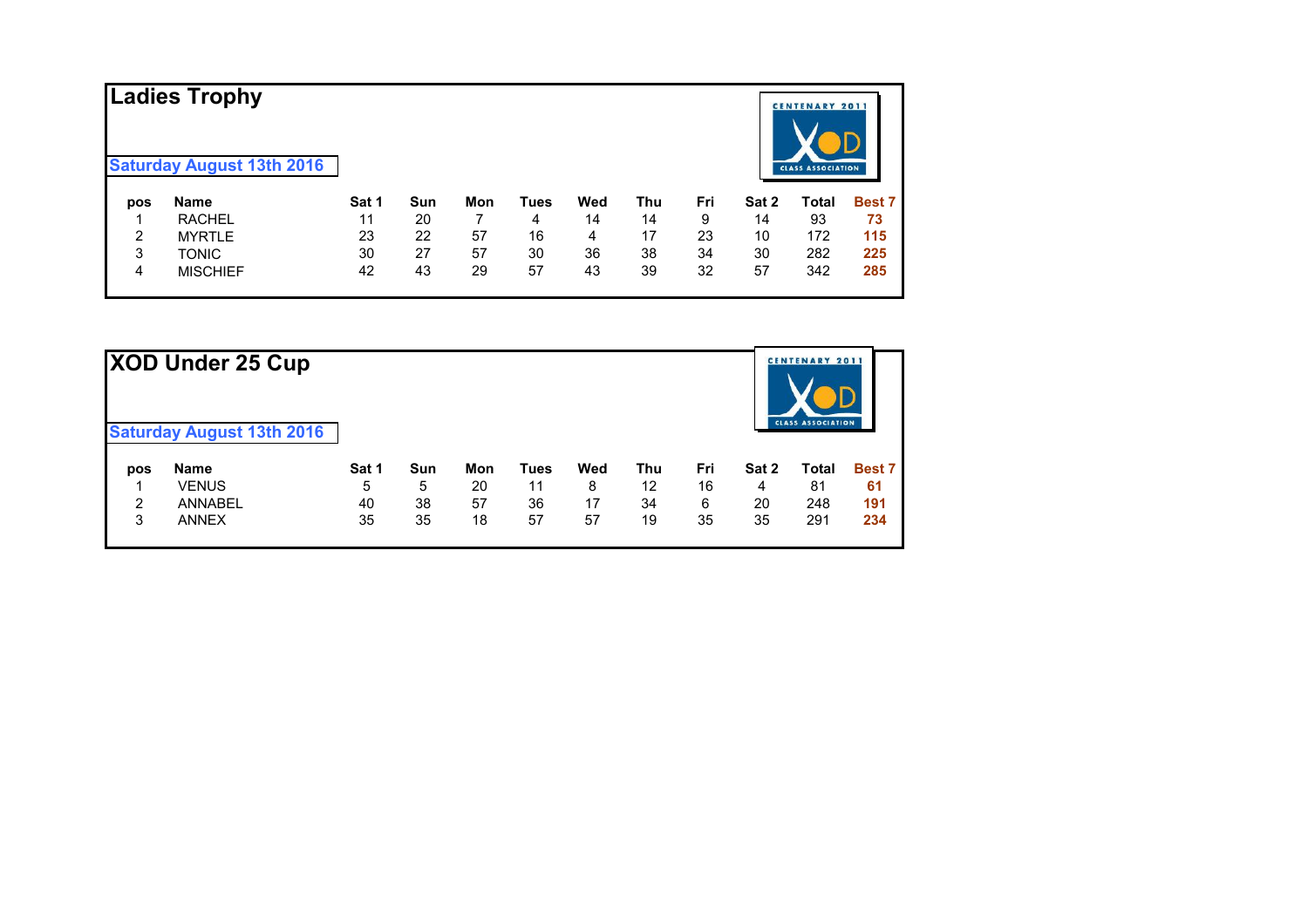### **L i f ebo a t Spoons**



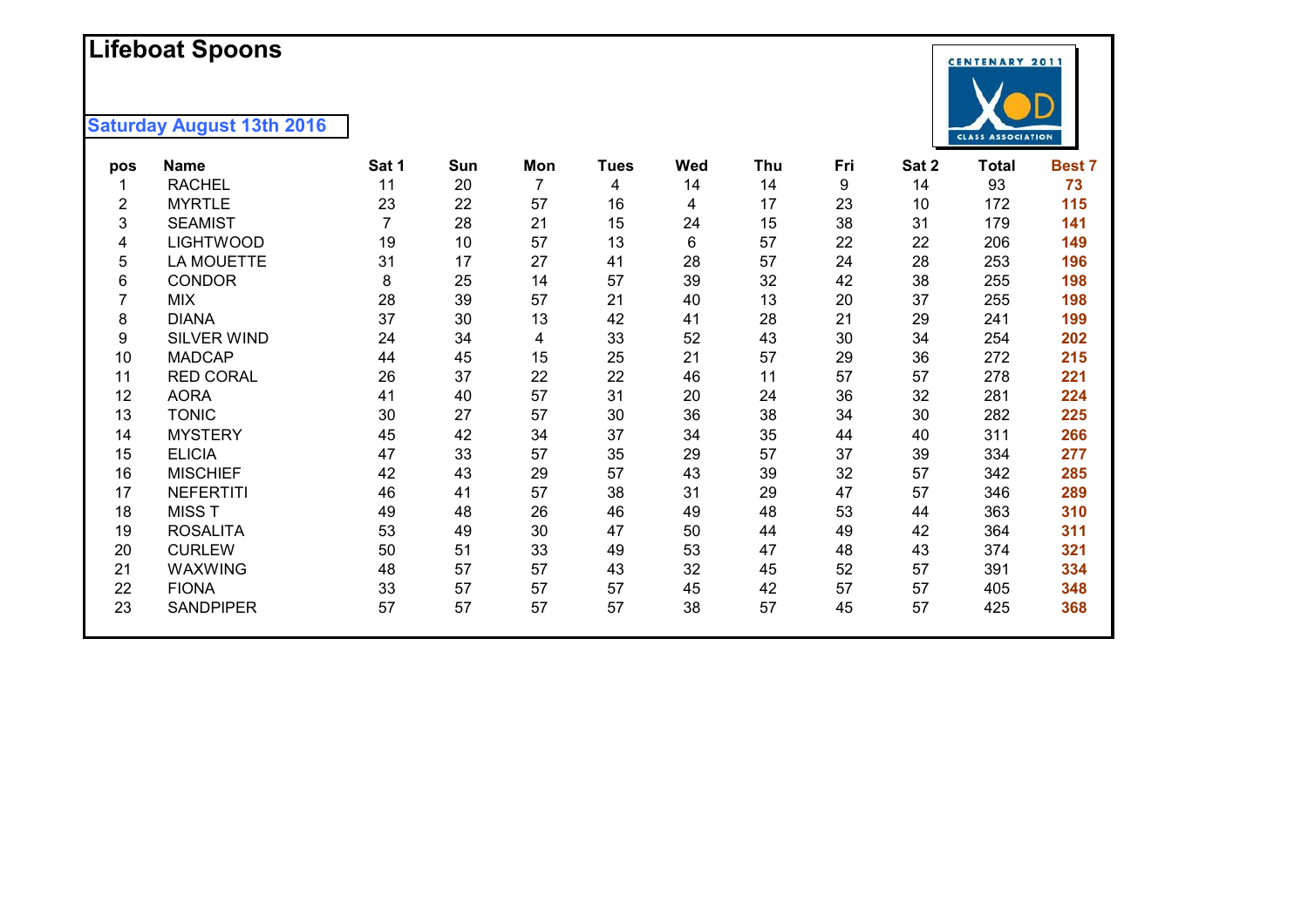| <b>Ron Rogers Bowl</b> |                                    |                      | <b>CENTENARY 2011</b>    |            |  |
|------------------------|------------------------------------|----------------------|--------------------------|------------|--|
|                        |                                    |                      |                          |            |  |
|                        | <b>Saturday August 13th 2016</b>   |                      | <b>CLASS ASSOCIATION</b> |            |  |
| pos                    | <b>Name</b>                        | Fri                  | Sat 2                    | Total      |  |
| 1                      | LASS                               | 1                    | 7                        | 8          |  |
| $\overline{2}$         | <b>SIRENA</b>                      | 12                   | 1                        | 13         |  |
| 3                      | <b>MADELEINE</b>                   | 5                    | 8                        | 13         |  |
| $\overline{4}$         | <b>FOXGLOVE</b>                    | 3                    | 15                       | 18         |  |
| 5                      | <b>ARROW</b>                       | $\overline{7}$       | 11                       | 18         |  |
| 6                      | SWALLOW                            | 17                   | 3                        | 20         |  |
| 7                      | <b>VENUS</b>                       | 16                   | 4                        | 20         |  |
| 8                      | <b>IBEX</b>                        | 15                   | 5                        | 20         |  |
| $=9$<br>$=9$           | XL<br><b>GLEAM</b>                 | $\overline{2}$<br>19 | 19<br>$\overline{2}$     | 21<br>21   |  |
| 11                     | <b>BLUE PHANTOM</b>                | 10                   | 12                       | 22         |  |
| 12                     | <b>RACHEL</b>                      | 9                    | 14                       | 23         |  |
| 13                     | <b>ANNABEL</b>                     | 6                    | 20                       | 26         |  |
| 14                     | <b>FALCONET</b>                    | $\overline{4}$       | 25                       | 29         |  |
| 15                     | <b>GIN</b>                         | 11                   | 18                       | 29         |  |
| 16                     | PRINCESS JALINA                    | 14                   | 16                       | 30         |  |
| 17                     | <b>XCITATION</b>                   | 8                    | 23                       | 31         |  |
| 18                     | <b>ASTRALITA</b>                   | 27                   | 6                        | 33         |  |
| 19                     | <b>MYRTLE</b>                      | 23                   | 10                       | 33         |  |
| 20                     | <b>CAPRICE</b>                     | 18                   | 24                       | 42         |  |
| 21<br>22               | <b>XPEDITIOUS</b>                  | 26                   | 17                       | 43         |  |
| 23                     | <b>LIGHTWOOD</b><br><b>PHOENIX</b> | 22<br>13             | 22<br>33                 | 44<br>46   |  |
| 24                     | <b>KATHLEEN</b>                    | 39                   | 9                        | 48         |  |
| 25                     | X-RAY                              | 28                   | 21                       | 49         |  |
| 26                     | <b>DIANA</b>                       | 21                   | 29                       | 50         |  |
| 27                     | LA MOUETTE                         | 24                   | 28                       | 52         |  |
| 28                     | <b>CALYPSO</b>                     | 40                   | 13                       | 53         |  |
| 29                     | <b>MIX</b>                         | 20                   | 37                       | 57         |  |
| 30                     | <b>CATHERINE</b>                   | 31                   | 27                       | 58         |  |
| $= 31$                 | <b>SILVER WIND</b>                 | 30                   | 34                       | 64         |  |
| $= 31$                 | <b>TONIC</b>                       | 34                   | 30                       | 64         |  |
| 33                     | <b>MADCAP</b>                      | 29                   | 36                       | 65         |  |
| 34                     | <b>AORA</b>                        | 36                   | 32                       | 68         |  |
| 35                     | MAGIC DRAGON                       | 43                   | 26                       | 69         |  |
| 36<br>37               | <b>SEAMIST</b><br><b>ANNEX</b>     | 38<br>35             | 31<br>35                 | 69<br>70   |  |
| 38                     | <b>ELICIA</b>                      | 37                   | 39                       | 76         |  |
| 39                     | CONDOR                             | 42                   | 38                       | 80         |  |
| 40                     | JULIA                              | 25                   | 57                       | 82         |  |
| 41                     | <b>MYSTERY</b>                     | 44                   | 40                       | 84         |  |
| 42                     | <b>MISCHIEF</b>                    | 32                   | 57                       | 89         |  |
| 43                     | <b>VANITY</b>                      | 33                   | 57                       | 90         |  |
| 44                     | <b>FRIVOL</b>                      | 50                   | 41                       | 91         |  |
| 45                     | <b>ROSALITA</b>                    | 49                   | 42                       | 91         |  |
| 46                     | <b>CURLEW</b>                      | 48                   | 43                       | 91         |  |
| 47                     | <b>MISST</b>                       | 53                   | 44                       | 97         |  |
| 48                     | ATHENA                             | 41                   | 57                       | 98         |  |
| 49                     | <b>SANDPIPER</b>                   | 45<br>46             | 57                       | 102        |  |
| 50<br>51               | <b>JINX</b><br><b>NEFERTITI</b>    | 47                   | 57<br>57                 | 103<br>104 |  |
| 52                     | <b>FELIX</b>                       | 51                   | 57                       | 108        |  |
| 53                     | WAXWING                            | 52                   | 57                       | 109        |  |
| 54                     | <b>DUX</b>                         | 54                   | 57                       | 111        |  |
| $= 55$                 | <b>FIONA</b>                       | 57                   | 57                       | 114        |  |
| $= 55$                 | <b>RED CORAL</b>                   | 57                   | 57                       | 114        |  |